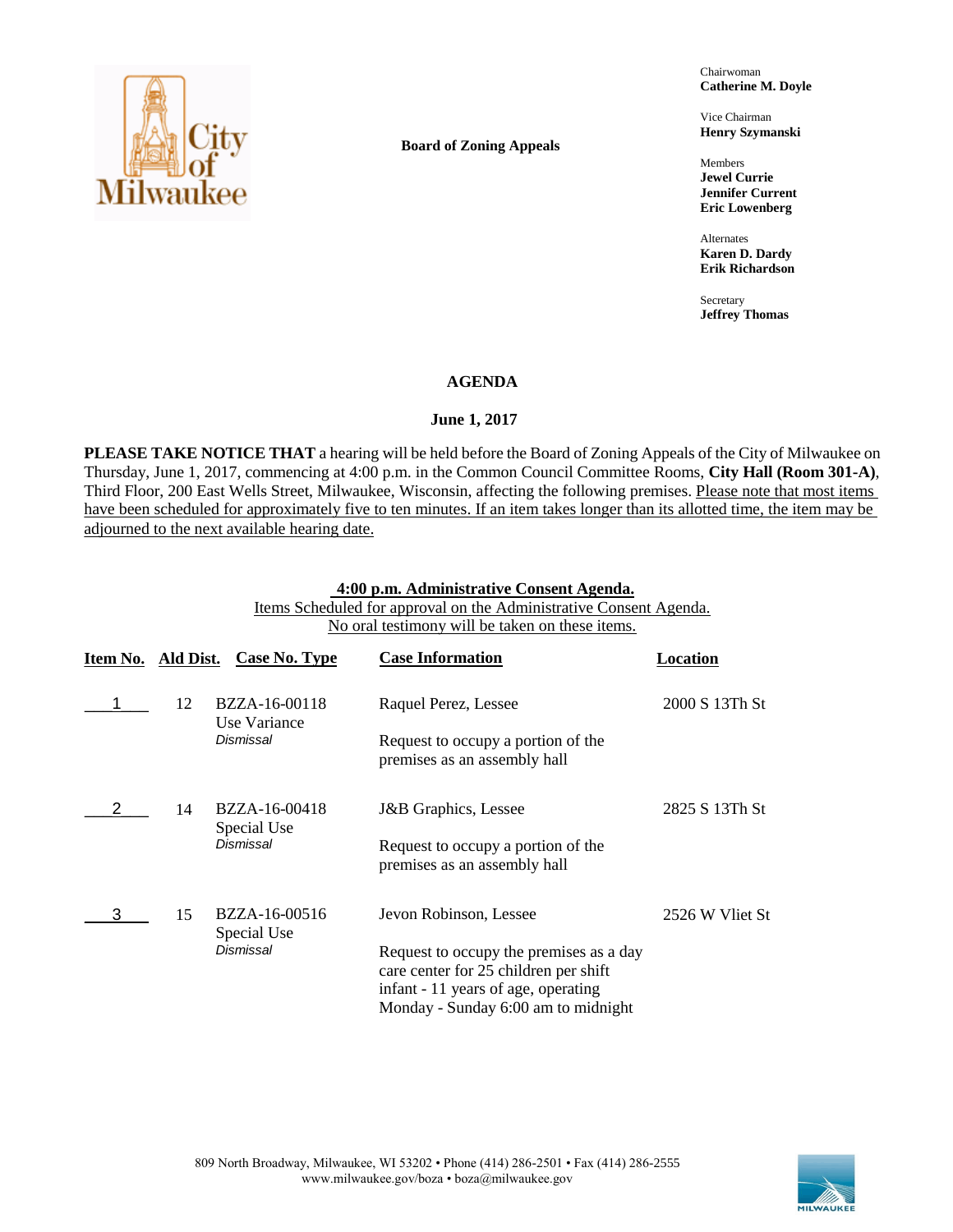| Board of Zoning Appeals, Hearing on Thursday, June 1, 2017 |           |                                                           |                                                                                                                                                                                                               |                  |
|------------------------------------------------------------|-----------|-----------------------------------------------------------|---------------------------------------------------------------------------------------------------------------------------------------------------------------------------------------------------------------|------------------|
| Item No.                                                   | Ald Dist. | <b>Case No. Type</b>                                      | <b>Case Information</b>                                                                                                                                                                                       | Location         |
|                                                            |           |                                                           | 4:00 p.m. Administrative Consent Agenda.<br>Items Scheduled for approval on the Administrative Consent Agenda.<br>No oral testimony will be taken on these items.                                             |                  |
| 4                                                          | 15        | BZZA-16-00308<br><b>Dimensional Variance</b><br>Dismissal | Coleen Bukowski, Property Owner<br>Request to allow a fence that exceeds the<br>maximum allowed rear, side, and front<br>yard height                                                                          | 1322 W Vliet St  |
| 5                                                          | 7         | BZZA-16-00292<br>Special Use<br>Dismissal                 | Ndi Igbo In Wisconsin, Inc., Property<br>Owner<br>Request to occupy the premises as a<br>community center                                                                                                     | 3735 N 35Th St   |
| 6                                                          | 10        | BZZA-16-00424<br>Special Use<br><b>Dismissal</b>          | ABC Daycare Inc., Lessee<br>Request to continue occupying the<br>premises as a day care center for 91<br>children per shift infant to 13 years of<br>age, operating Monday - Friday 6:30<br>a.m. to 11:30 p.m | 5920 W Center St |
|                                                            | 10        | BZCM-17-00001<br><b>Extension of Time</b>                 | Ann Brock, Property Owner<br>Request for an extension of time to<br>comply with the conditions of case<br>BZZA-16-00072                                                                                       | 5601 W Vliet St  |

#### **4:00 p.m. Consent Agenda.**

Items Scheduled for approval on the Consent Agenda.

No oral testimony will be taken on these items.

| 8 | BZZA-17-00122<br>Special Use | Council for the Spanish Speaking,<br><b>Property Owner</b>                                                                                                                    | 1648 S 37Th St |
|---|------------------------------|-------------------------------------------------------------------------------------------------------------------------------------------------------------------------------|----------------|
|   |                              | Request to occupy a portion of the<br>premises as a day care center for 24<br>children per shift, infant - 3 years of age,<br>operating Monday - Friday 7 a.m. - 5:30<br>p.m. |                |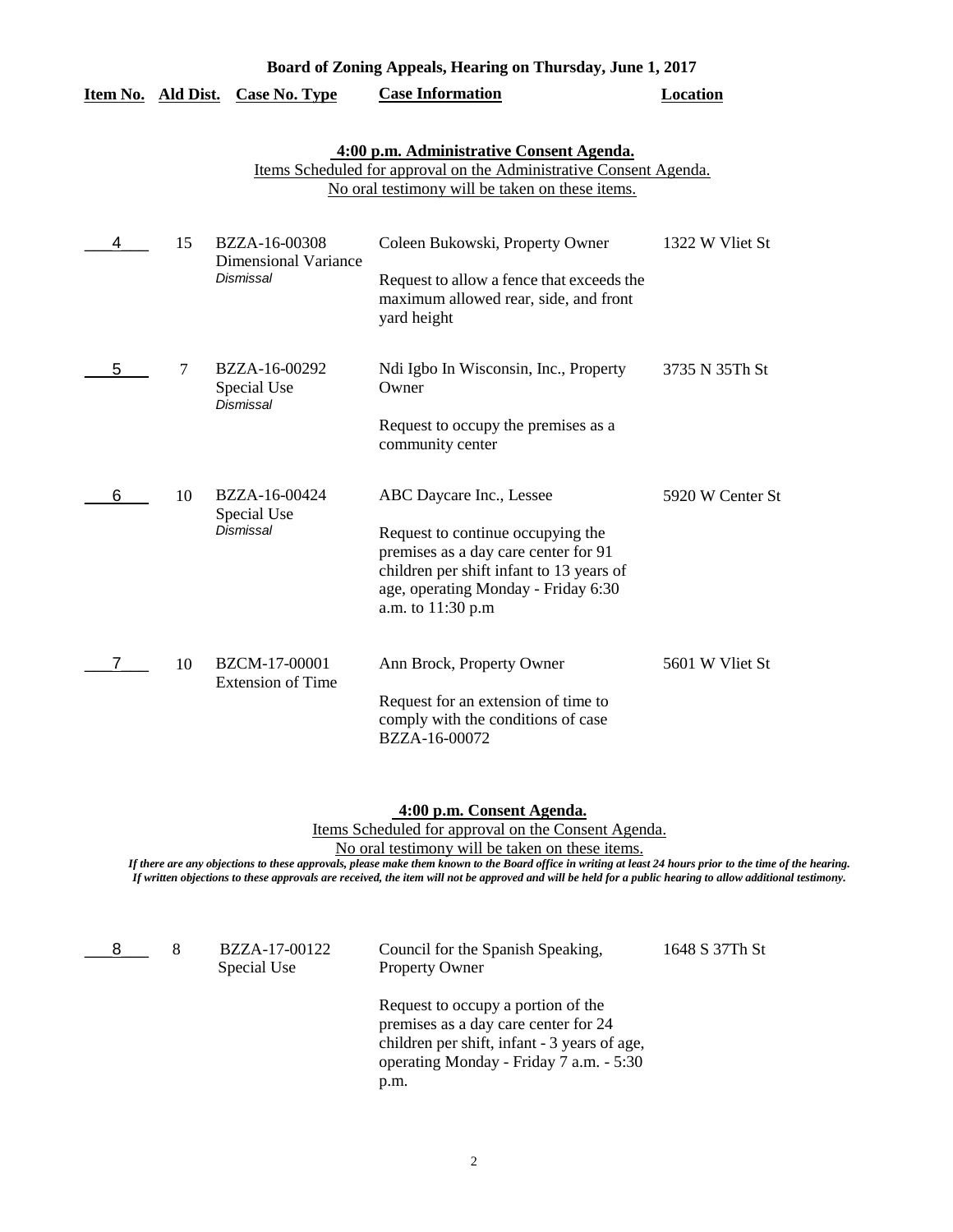| Board of Zoning Appeals, Hearing on Thursday, June 1, 2017 |  |
|------------------------------------------------------------|--|
|------------------------------------------------------------|--|

|    |    | <u>Item No. Ald Dist. Case No. Type</u>      | <b>Case Information</b>                                                                                                                                                                                                                                                                                                                                                                                                                                                  | Location              |
|----|----|----------------------------------------------|--------------------------------------------------------------------------------------------------------------------------------------------------------------------------------------------------------------------------------------------------------------------------------------------------------------------------------------------------------------------------------------------------------------------------------------------------------------------------|-----------------------|
|    |    |                                              | 4:00 p.m. Consent Agenda (continued)<br>Items Scheduled for approval on the Consent Agenda.<br>No oral testimony will be taken on these items.<br>If there are any objections to these approvals, please make them known to the Board office in writing at least 24 hours prior to the time of the hearing.<br>If written objections to these approvals are received, the item will not be approved and will be held for a public hearing to allow additional testimony. |                       |
| 9  | 12 | BZZA-17-00164<br>Special Use                 | El Rey Enterprises, LLP, Property<br>Owner                                                                                                                                                                                                                                                                                                                                                                                                                               | 1530 S Muskego Av     |
|    |    |                                              | Request to continue occupying the<br>premises as a food processing facility                                                                                                                                                                                                                                                                                                                                                                                              |                       |
| 10 | 12 | BZZA-17-00140<br><b>Dimensional Variance</b> | Miller Compressing Company, Property<br>Owner                                                                                                                                                                                                                                                                                                                                                                                                                            | 900 S Water St        |
|    |    |                                              | Request to continue occupying the<br>premises as a permitted outdoor storage<br>facility with stockpiles that exceed the<br>maximum allowed height and does not<br>meet the minimum required screening or<br>landscaping width                                                                                                                                                                                                                                           |                       |
|    | 12 | BZZA-17-00133                                | Dan Baker, Lessee                                                                                                                                                                                                                                                                                                                                                                                                                                                        | 2057 S 14Th St        |
|    |    | Special Use                                  | Request to continue occupying the<br>premises as a community living<br>arrangement for 15 occupants                                                                                                                                                                                                                                                                                                                                                                      |                       |
| 12 | 12 | BZZA-17-00154<br>Special Use                 | AAL Community Center LLC, Property<br>Owner                                                                                                                                                                                                                                                                                                                                                                                                                              | 1100 S 5Th St         |
|    |    |                                              | Request to occupy the premises as a<br>community center                                                                                                                                                                                                                                                                                                                                                                                                                  |                       |
| 13 | 12 | BZZA-17-00142<br>Special Use                 | Oscar Basunto, Property Owner                                                                                                                                                                                                                                                                                                                                                                                                                                            | 1724 W Forest Home Av |
|    |    |                                              | Request to continue occupying the<br>premises as a motor vehicle repair<br>facility                                                                                                                                                                                                                                                                                                                                                                                      |                       |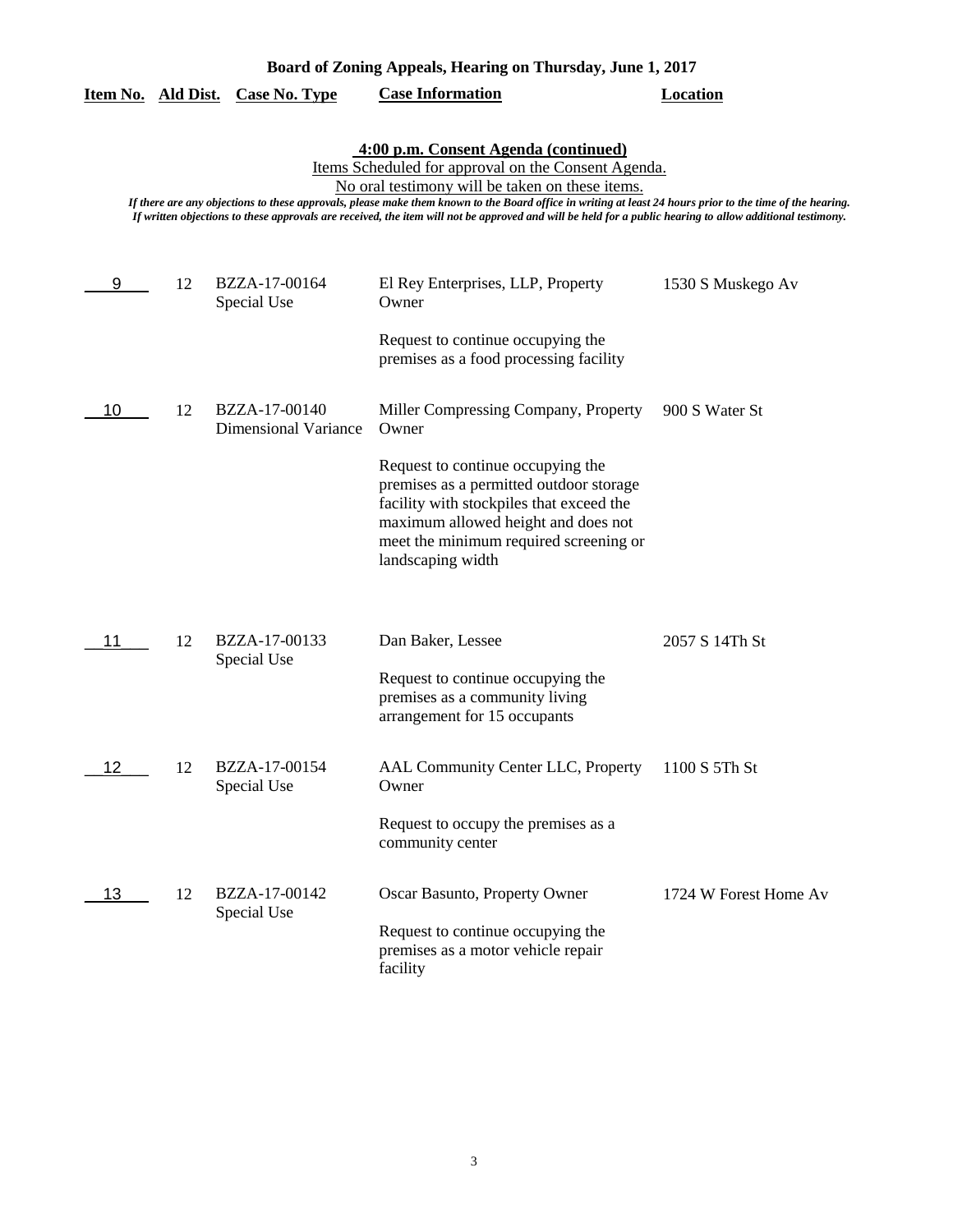### **Item No. Ald Dist. Case No. Type Case Information Location**

## **4:00 p.m. Consent Agenda (continued)**

Items Scheduled for approval on the Consent Agenda.

No oral testimony will be taken on these items.

| 14 | 13 | BZZA-17-00160<br>Special Use                 | Aaron Patin, Lessee                                                                                                                                                              | 4125 S Howell Av |
|----|----|----------------------------------------------|----------------------------------------------------------------------------------------------------------------------------------------------------------------------------------|------------------|
|    |    |                                              | Request to continue occupying the<br>premises as a fast-food/carry-out<br>restaurant (this is a new operator)                                                                    |                  |
| 15 | 13 | BZZA-17-00152<br>Special Use                 | Vishal Lal, Property Owner                                                                                                                                                       | 5007 S Howell Av |
|    |    |                                              | Request to occupy a portion of the<br>premises as a social service facility                                                                                                      |                  |
| 16 | 13 | BZZA-17-00151<br>Use Variance                | Superwestern INC, Lessee                                                                                                                                                         | 6245 S 6Th St    |
|    |    |                                              | Request to occupy the premises as a<br>processing or recycling of mined<br>materials facility                                                                                    |                  |
| 17 | 13 | BZZA-17-00125<br><b>Dimensional Variance</b> | Jesus Nanez, Lessee                                                                                                                                                              | 4511 S 6Th St    |
|    |    |                                              | Request to erect a freestanding sign on a<br>parked motor vehicle                                                                                                                |                  |
| 18 | 14 | BZZA-17-00123<br><b>Dimensional Variance</b> | Singh's Corner Grocery Store, Property<br>Owner                                                                                                                                  | 2714 S 13Th St   |
|    |    |                                              | Request to erect signs that exceed the<br>maximum allowed on a single building<br>facade segment, one of which exceeds<br>the maximum allowed distance from the<br>building face |                  |
| 19 | 15 | BZZA-17-00137<br>Use Variance                | Jackie Lor, Property Owner                                                                                                                                                       | 2318 W Vine St   |
|    |    |                                              | Request to occupy the premises as a<br>two-family dwelling (previously<br>approved #34110, permits not obtained<br>within 1 year)                                                |                  |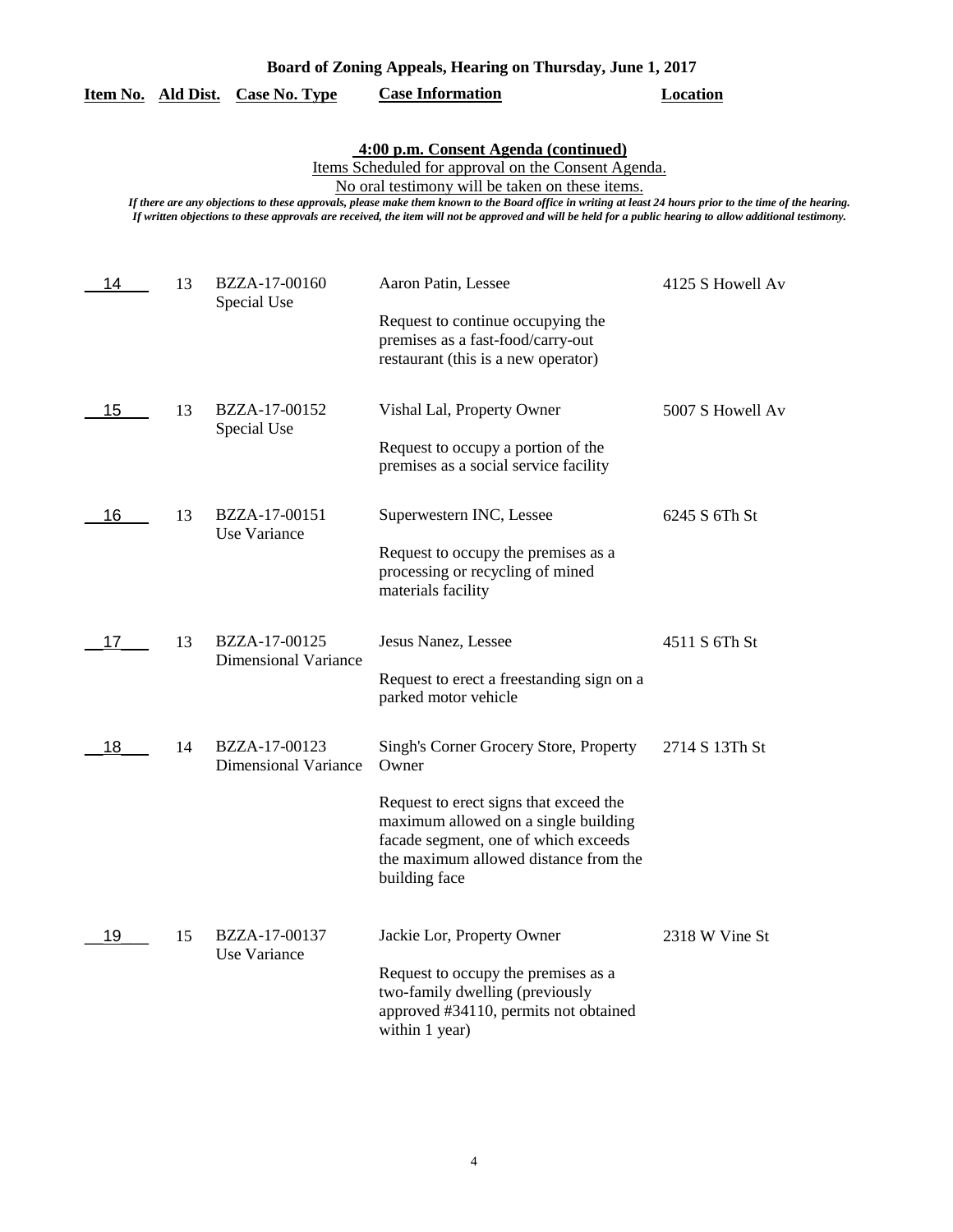## **Item No. Ald Dist. Case No. Type Case Information Location**

# **4:00 p.m. Consent Agenda (continued)**

Items Scheduled for approval on the Consent Agenda.

No oral testimony will be taken on these items.

| 20 | 1              | BZZA-17-00163<br>Special Use                 | Greta Held, Lessee<br>Request to occupy a portion of the<br>premises as a secondhand store                                                  | 6201 N Teutonia Av  |
|----|----------------|----------------------------------------------|---------------------------------------------------------------------------------------------------------------------------------------------|---------------------|
| 21 | 1              | BZZA-17-00120<br>Special Use                 | Graceland Missionary Baptist Church,<br><b>Property Owner</b><br>Request to continue occupying the<br>premises as a religious assembly hall | 5174 N 35Th St      |
| 22 | 3              | BZZA-17-00153<br><b>Dimensional Variance</b> | Barry Cymerman, Property Owner<br>Request to install a condenser which<br>does not meet the minimum required<br>setback                     | 2522 N Summit Av    |
| 23 | 3              | BZZA-17-00135<br><b>Dimensional Variance</b> | David Henderson, Property Owner<br>Request to construct a garage that<br>exceeds the maximum sidewall height                                | 2830 N Hackett Av   |
| 24 | $\overline{4}$ | BZZA-17-00166<br>Special Use                 | Ivory Retail/Office Operating Company,<br>LLC, Property Owner<br>Request to occupy a portion of the<br>premises as a general office         | 648 N Plankinton Av |
| 25 | 4              | BZZA-17-00134<br>Special Use                 | SP Plus Corporation, Other<br>Request to continue occupying the<br>premises as a principle use parking lot                                  | 319 E Clybourn St   |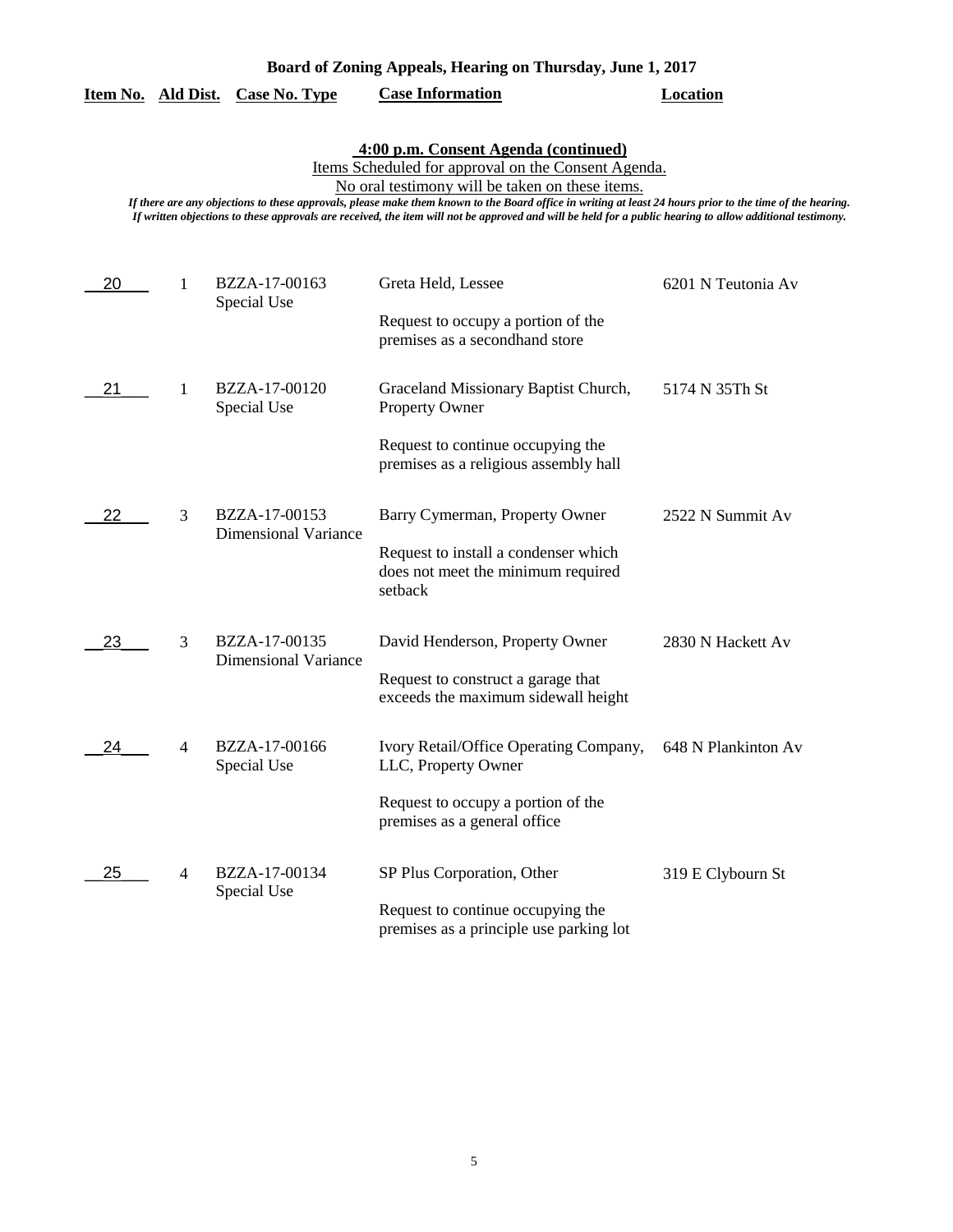| Board of Zoning Appeals, Hearing on Thursday, June 1, 2017 |  |  |  |  |
|------------------------------------------------------------|--|--|--|--|
|------------------------------------------------------------|--|--|--|--|

|  |  | Item No. Ald Dist. Case No. Type | <b>Case Information</b> | Location |
|--|--|----------------------------------|-------------------------|----------|
|--|--|----------------------------------|-------------------------|----------|

|  | 4:00 p.m. Consent Agenda (continued) |  |
|--|--------------------------------------|--|
|  |                                      |  |

Items Scheduled for approval on the Consent Agenda.

No oral testimony will be taken on these items.

| 26 | $\overline{7}$ | BZZA-17-00156<br>Special Use                 | Katherine Poston, Lessee<br>Request to increase the hours of<br>operation from 6:00 a.m. - midnight to<br>5:00 a.m. - midnight and continue<br>occupying the premises as a day care<br>center for 50 children infant to 12 years<br>of age, operating Monday - Sunday (this | 4335 N 35Th St     |
|----|----------------|----------------------------------------------|-----------------------------------------------------------------------------------------------------------------------------------------------------------------------------------------------------------------------------------------------------------------------------|--------------------|
|    |                |                                              | is a new operator)                                                                                                                                                                                                                                                          |                    |
| 27 | 7              | BZZA-17-00144<br>Special Use                 | Derek Jones, Lessee<br>Request to occupy a portion of the<br>premises as a light motor vehicle sales<br>facility                                                                                                                                                            | 3380 N 35Th St     |
| 28 | $\tau$         | BZZA-17-00149<br><b>Dimensional Variance</b> | Timothy Cao, Lessee<br>Request to allow (previously erected) a<br>wall sign that exceeds the maximum<br>allowed display area (72.5 sf proposed /<br>25 sf allowed)                                                                                                          | 5033 W Capitol Dr  |
| 29 | 7              | BZZA-17-00141<br>Special Use                 | James Hopson, Lessee<br>Request to continue occupying the<br>premises as a day care center for 49<br>children per shift infant - 12 years of age,<br>operating Monday - Friday 6:00<br>a.m. - midnight                                                                      | 4300 W Burleigh St |
| 30 | 7              | BZZA-17-00150<br><b>Dimensional Variance</b> | Mary Skelton, Lessee<br>Request to allow two wall (previously<br>erected) signs that exceed the maximum<br>allowed display area                                                                                                                                             | 5017 W Capitol Dr  |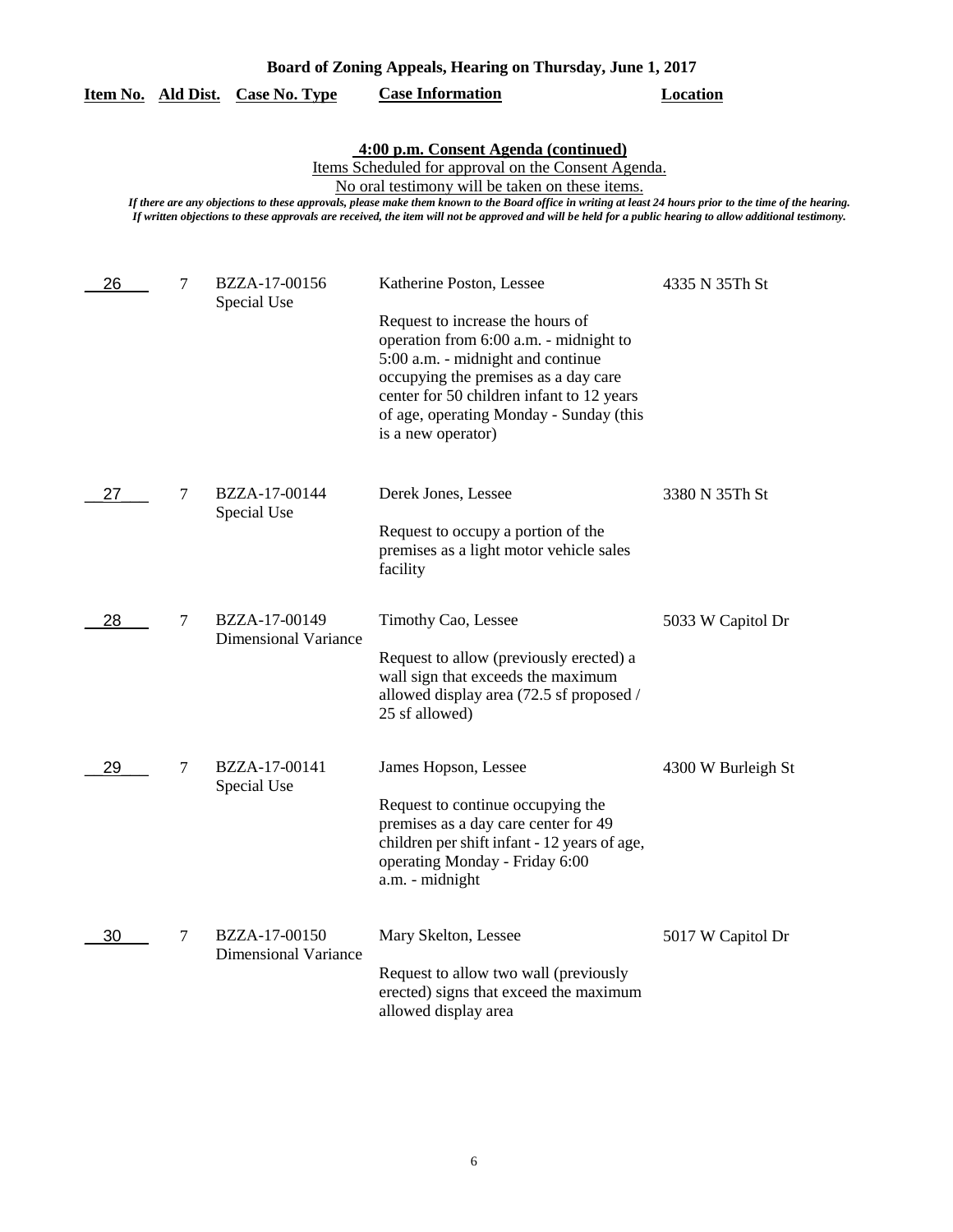|    |   |                                       | 4:00 p.m. Consent Agenda (continued)<br>Items Scheduled for approval on the Consent Agenda.<br>No oral testimony will be taken on these items.<br>If there are any objections to these approvals, please make them known to the Board office in writing at least 24 hours prior to the time of the hearing.<br>If written objections to these approvals are received, the item will not be approved and will be held for a public hearing to allow additional testimony. |                      |
|----|---|---------------------------------------|--------------------------------------------------------------------------------------------------------------------------------------------------------------------------------------------------------------------------------------------------------------------------------------------------------------------------------------------------------------------------------------------------------------------------------------------------------------------------|----------------------|
| 31 | 7 | BZZA-17-00158<br>Dimensional Variance | Hayat Carter Herbal MTH, LLC,<br><b>Property Owner</b>                                                                                                                                                                                                                                                                                                                                                                                                                   | 2400 W Burleigh St   |
|    |   |                                       | Request to reface an existing sign that<br>exceeds the permitted display area<br>(permitted 25 sq. ft. / proposed 201.28)<br>sq. $ft.$ )                                                                                                                                                                                                                                                                                                                                 |                      |
| 32 | 8 | BZZA-17-00157<br>Special Use          | Pedal Milwaukee, LLC, Property Owner 3618 W Pierce St<br>Request to occupy a portion of the<br>premises as a general office                                                                                                                                                                                                                                                                                                                                              |                      |
| 33 | 8 | BZZA-17-00127<br>Special Use          | Hector Razo, Lessee<br>Request to continue occupying a portion<br>of the premises as a light motor vehicle<br>repair facility                                                                                                                                                                                                                                                                                                                                            | 2912 W Burnham St    |
| 34 | 8 | BZZA-17-00132<br>Use Variance         | Alamo Services LLC, Lessee<br>Request to continue occupying the<br>premises as a currency exchange facility                                                                                                                                                                                                                                                                                                                                                              | 2539 W Greenfield Av |
| 35 | 8 | BZZA-17-00077<br>Special Use          | Iris Melendez, Lessee<br>Request to occupy a portion of the<br>premises as a religious assembly hall                                                                                                                                                                                                                                                                                                                                                                     | 2925 W Lincoln Av    |

**Item No. Ald Dist. Case No. Type Case Information Location**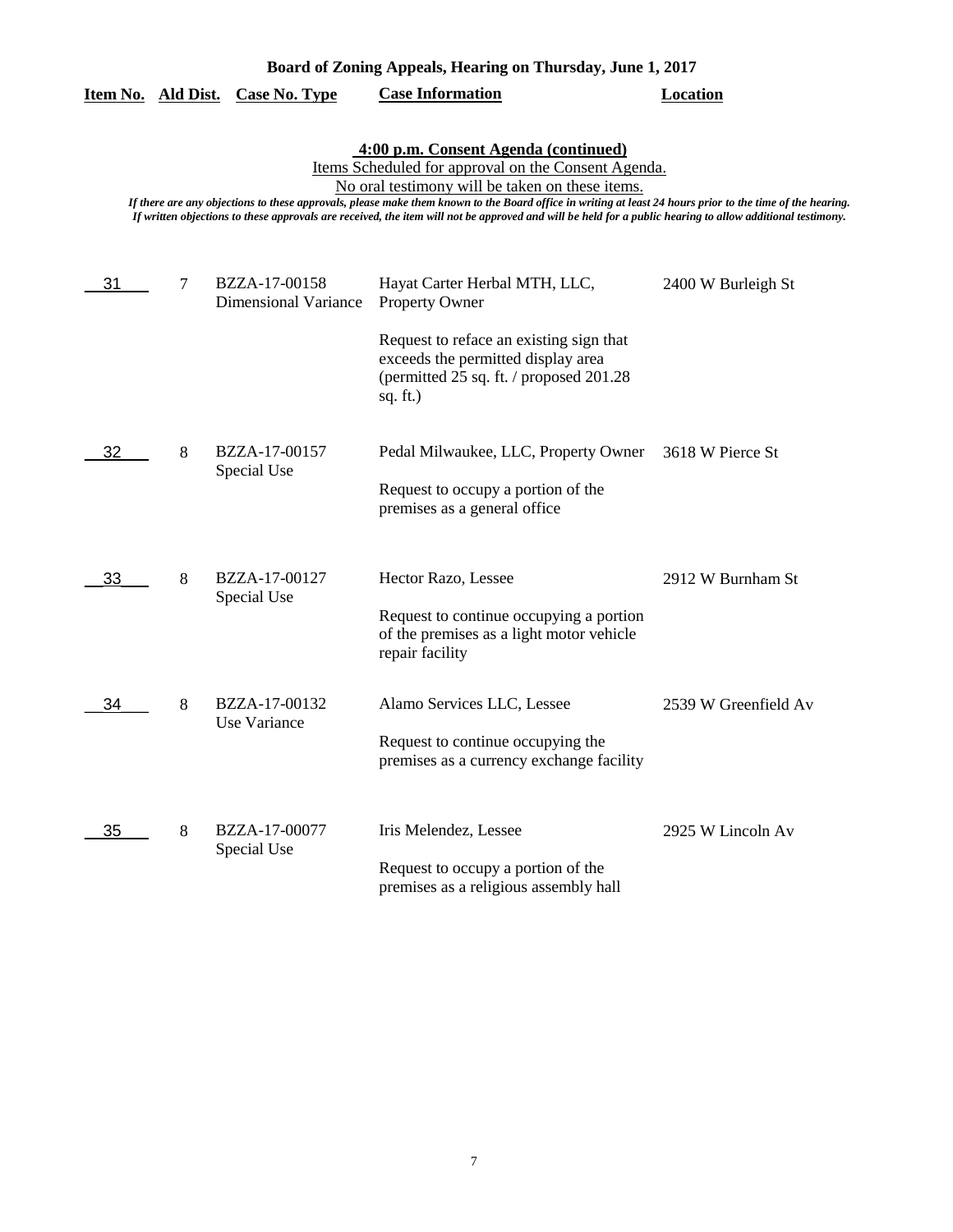| Board of Zoning Appeals, Hearing on Thursday, June 1, 2017 |  |  |  |  |
|------------------------------------------------------------|--|--|--|--|
|------------------------------------------------------------|--|--|--|--|

|  |  | Item No. Ald Dist. Case No. Type | <b>Case Information</b> | Location |
|--|--|----------------------------------|-------------------------|----------|
|--|--|----------------------------------|-------------------------|----------|

# **4:00 p.m. Consent Agenda (continued)**

Items Scheduled for approval on the Consent Agenda.

No oral testimony will be taken on these items.

| 36 | 8  | BZZA-17-00129<br>Special Use | Andreina Estrella, Lessee                                                                                                                                                                                                                                                         | 2842 W Forest Home Av |
|----|----|------------------------------|-----------------------------------------------------------------------------------------------------------------------------------------------------------------------------------------------------------------------------------------------------------------------------------|-----------------------|
|    |    |                              | Request to increase the hours of<br>operation from Monday - Friday 6 a.m. -<br>11:00 p.m. to Monday - Friday 6<br>a.m. - midnight and Saturday 7 am - 4<br>p.m., and continue occupying the<br>premises as a daycare center for 38<br>children per shift infant - 12 years of age |                       |
| 37 | 8  | BZZA-17-00014<br>Special Use | Premier Motors LLC, Lessee                                                                                                                                                                                                                                                        | 3402 W National Av    |
|    |    |                              | Request to continue occupying the<br>premises as a motor vehicle sales and<br>repair facility                                                                                                                                                                                     |                       |
| 38 | 10 | BZZA-17-00138<br>Special Use | Lea Kyle-Lewis, Lessee                                                                                                                                                                                                                                                            | 6040 W Lisbon Av      |
|    |    |                              | Request to continue occupying a portion<br>of the premises as a social service<br>facility                                                                                                                                                                                        |                       |
| 39 | 10 | BZZA-17-00131<br>Special Use | Advance Stores Company, Inc., Lessee                                                                                                                                                                                                                                              | 5816 W North Av       |
|    |    |                              | Request to continue occupying the<br>premises as a general retail<br>establishment (motor vehicle supply<br>store) with an accessory use parking lot                                                                                                                              |                       |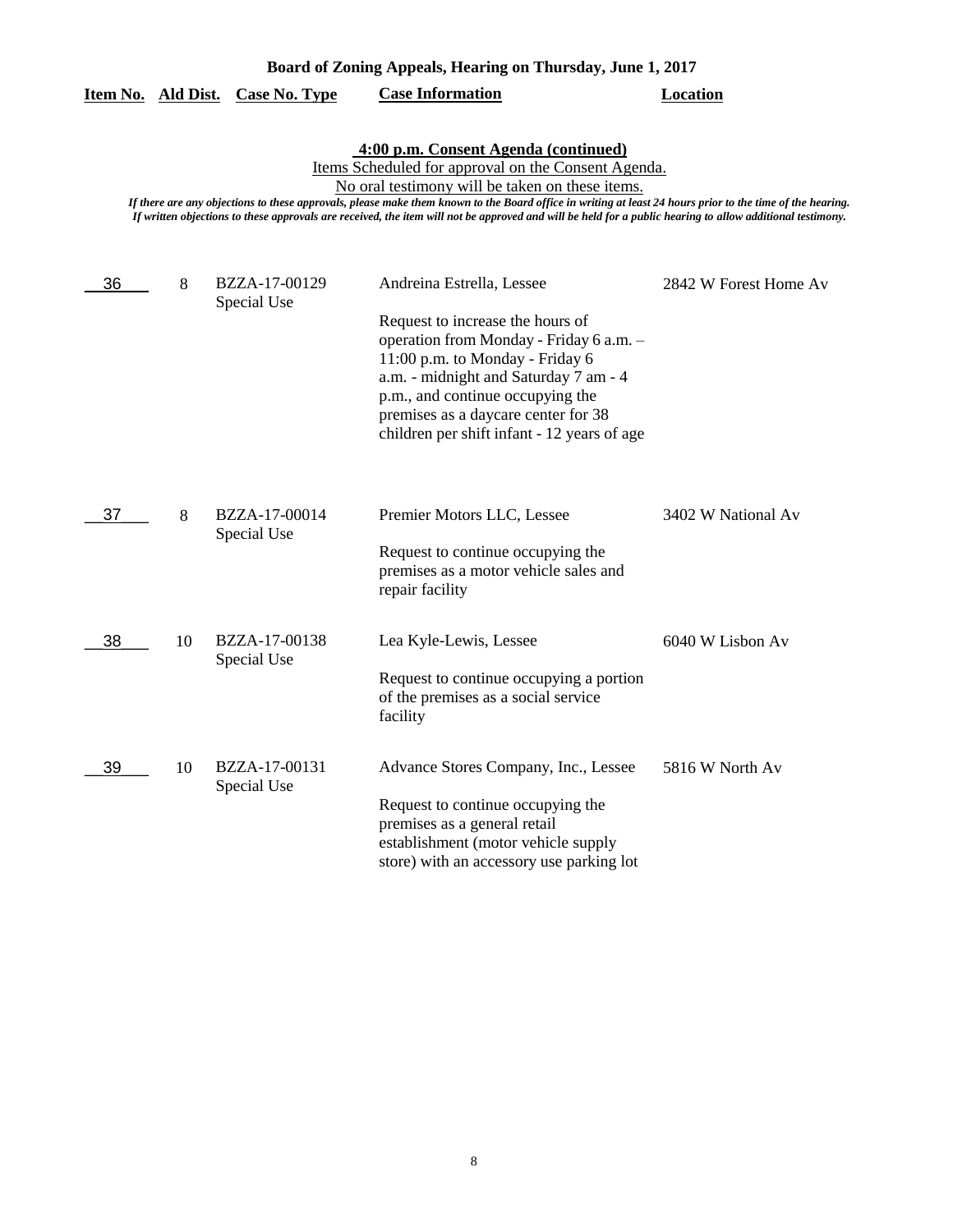| Item No. | Ald Dist. | <b>Case No. Type</b>                  | <b>Case Information</b>                                                                                                                                                                                                                                                                                                                                                                                                                                                  | Location           |
|----------|-----------|---------------------------------------|--------------------------------------------------------------------------------------------------------------------------------------------------------------------------------------------------------------------------------------------------------------------------------------------------------------------------------------------------------------------------------------------------------------------------------------------------------------------------|--------------------|
|          |           |                                       | 4:00 p.m. Consent Agenda (continued)<br>Items Scheduled for approval on the Consent Agenda.<br>No oral testimony will be taken on these items.<br>If there are any objections to these approvals, please make them known to the Board office in writing at least 24 hours prior to the time of the hearing.<br>If written objections to these approvals are received, the item will not be approved and will be held for a public hearing to allow additional testimony. |                    |
| 40       | 11        | BZZA-17-00061<br>Dimensional Variance | Hummingbird Storage, LLC, Property<br>Owner                                                                                                                                                                                                                                                                                                                                                                                                                              | 7635 W Oklahoma Av |
|          |           |                                       | Request to construct an addition to the<br>existing building and to occupy the<br>premises as an indoor storage facility<br>(previously approved) that does not meet<br>the minimum required setback for a<br>metal panel wall system on a primary or<br>secondary street                                                                                                                                                                                                |                    |

**Board of Zoning Appeals, Hearing on Thursday, June 1, 2017** 

### **4:15 p.m. Administrative Review.**

Items Scheduled for consideration and action by the Board in Administrative Review. No oral testimony will be taken on these items.

| __41_ | BZZA-16-00463<br>Special Use | Iglesia De Dios Pentecostal Arca De<br>Salavacion Inc, Prospective Buyer | 4415 W Forest Home Av |
|-------|------------------------------|--------------------------------------------------------------------------|-----------------------|
|       |                              | Request to occupy the premises as a<br>religious assembly hall           |                       |

#### **4:30 p.m. Public Hearings.**

Please note that each item scheduled for a public hearing has been scheduled for approximately five to ten minutes. If an item takes longer than its allotted time, the item may be adjourned to the next available hearing date.

\_\_42\_\_\_ 12

BZZA-17-00101 Shoe Factory Lofts-Milwaukee LLC, 224 W Washington St Property Owner Dimensional Variance

Request to occupy a portion of the premises as a permitted accessory use parking lot that does not meet the required residential buffer, and that does not meet the minimum required perimeter or interior landscaping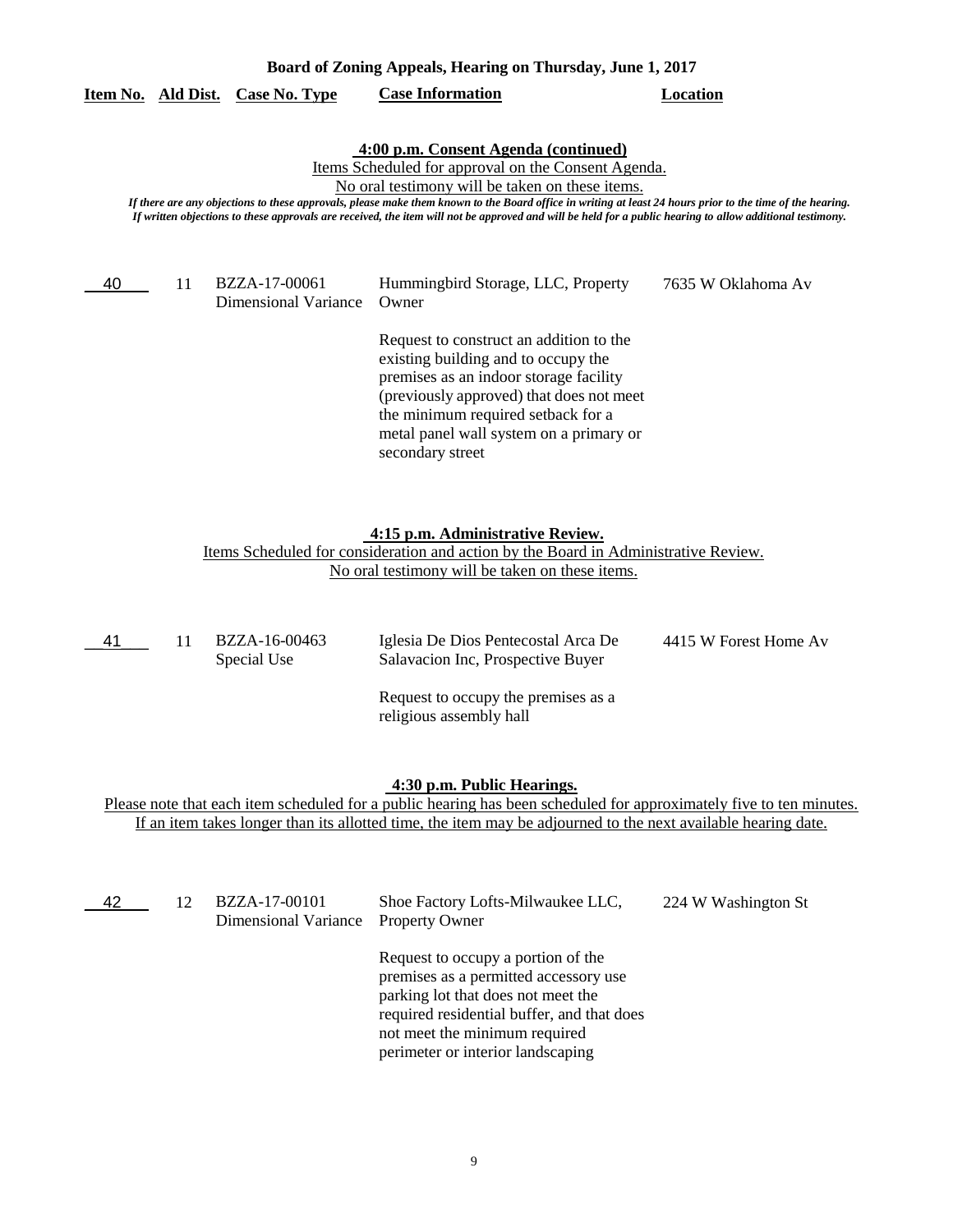| Board of Zoning Appeals, Hearing on Thursday, June 1, 2017 |    |                                                       |                                                                                                                                                                                                                                                                                                                                                                                                                                                                                |                    |  |
|------------------------------------------------------------|----|-------------------------------------------------------|--------------------------------------------------------------------------------------------------------------------------------------------------------------------------------------------------------------------------------------------------------------------------------------------------------------------------------------------------------------------------------------------------------------------------------------------------------------------------------|--------------------|--|
| Item No. Ald Dist.                                         |    | Case No. Type                                         | <b>Case Information</b>                                                                                                                                                                                                                                                                                                                                                                                                                                                        | <b>Location</b>    |  |
|                                                            |    |                                                       | 4:30 p.m. Public Hearings (continued)<br>Please note that each item scheduled for a public hearing has been scheduled for approximately five to ten minutes.<br>If an item takes longer than its allotted time, the item may be adjourned to the next available hearing date.                                                                                                                                                                                                  |                    |  |
| 43                                                         | 14 | BZZA-17-00115<br>Dimensional Variance,<br>Special Use | McDonald's Corporation, Property<br>Owner<br>Request to raze the existing structure and<br>construct a building that does not meet<br>the minimum required front and side<br>setbacks, minimum required<br>landscaping, minimum required<br>transparent window glazing and to erect<br>5 freestanding signs, one of which<br>exceeds the maximum allowed area and<br>to continue occupying the premises as a<br>fast-food/carry-out restaurant with a<br>drive-though facility | 617 W Oklahoma Av  |  |
| 44                                                         | 15 | BZZA-17-00080<br>Use Variance                         | Angela Poe, Lessee<br>Request to occupy the premises as a<br>daycare center for 50 children per shift<br>infant - 12 years of age, operating<br>Monday - Sunday 6 a.m. - midnight                                                                                                                                                                                                                                                                                              | 2526 W Vliet St    |  |
| 45                                                         | 15 | BZZA-17-00126<br>Special Use                          | Andy Song, Property Owner<br>Request to continue occupying the<br>premises as a motor vehicle sales and<br>repair facility and indoor storage facility                                                                                                                                                                                                                                                                                                                         | 3535 W State St    |  |
| 46                                                         | 1  | BZZA-17-00032<br>Special Use                          | John Sams Jr., Lessee<br>Request to occupy the premises as a<br>motor vehicle sales and repair facility                                                                                                                                                                                                                                                                                                                                                                        | 3841 W Villard Av  |  |
| 47                                                         | -1 | BZZA-17-00003<br>Special Use                          | Neomia Townsend, Property Owner<br>Request to occupy the premises as a<br>light and heavy motor vehicle outdoor<br>storage facility                                                                                                                                                                                                                                                                                                                                            | 4609 N Teutonia Av |  |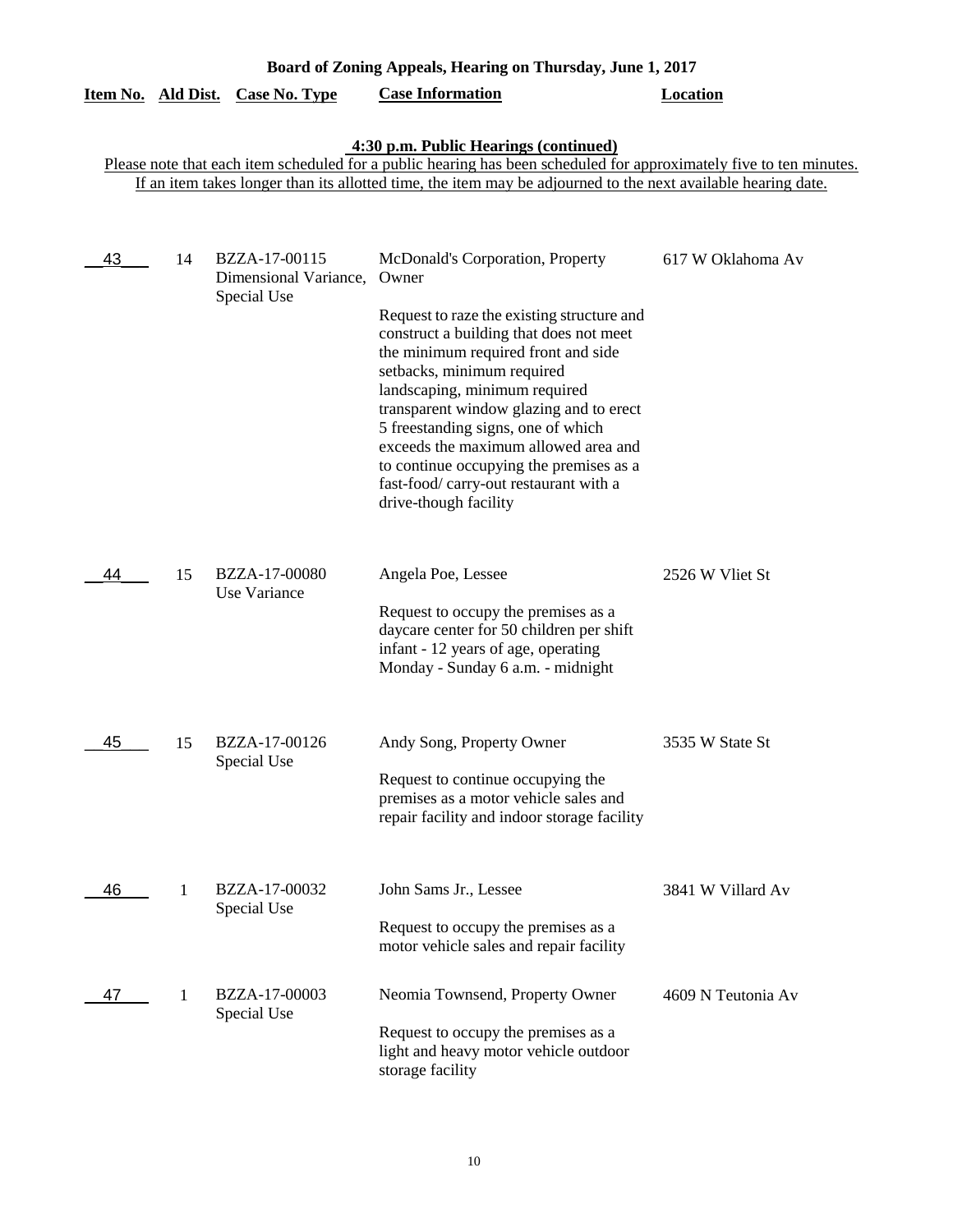| Board of Zoning Appeals, Hearing on Thursday, June 1, 2017 |  |  |  |
|------------------------------------------------------------|--|--|--|
|------------------------------------------------------------|--|--|--|

|  | Item No. Ald Dist. Case No. Type | <b>Case Information</b> | <b>Location</b> |
|--|----------------------------------|-------------------------|-----------------|
|  |                                  |                         |                 |

#### **5:30 p.m. Public Hearings.**

Please note that each item scheduled for a public hearing has been scheduled for approximately five to ten minutes. If an item takes longer than its allotted time, the item may be adjourned to the next available hearing date.

| 48 | 1              | BZZA-16-00456<br>Use Variance                | Tommy Honeycutt, Property Owner<br>Request to continue occupying the<br>premises as an assembly hall                                                                                                                                                                                                                                                                    | 4940 N 32Nd St          |
|----|----------------|----------------------------------------------|-------------------------------------------------------------------------------------------------------------------------------------------------------------------------------------------------------------------------------------------------------------------------------------------------------------------------------------------------------------------------|-------------------------|
| 49 | 1              | BZZA-16-00381<br><b>Dimensional Variance</b> | Desiree Loduha, Lessee<br>Request to allow window signs that<br>exceed the maximum allowed area                                                                                                                                                                                                                                                                         | 3622 W Silver Spring Dr |
| 50 | $\overline{2}$ | BZZA-17-00130<br>Special Use                 | Dantae White, Lessee<br>Request to continue occupying the<br>premises as a light motor vehicle sales<br>facility                                                                                                                                                                                                                                                        | 6502 W Fond Du Lac Av   |
| 51 | 3              | BZZA-17-00147<br>Use Variance                | Zach Eberhardt, Prospective Buyer<br>Request to occupy the premises as a<br>multi-family dwelling                                                                                                                                                                                                                                                                       | 1816 N Humboldt Av      |
| 52 | 3              | BZZA-17-00146<br>Special Use                 | Andrew Mauk, Lessee<br>Request to occupy the premises as a light<br>motor vehicle sales and repair facility                                                                                                                                                                                                                                                             | 1420 E Belleview Pl     |
| 53 | 3              | BZZA-17-00173<br><b>Dimensional Variance</b> | David & Kay Rolston, Property Owner<br>Request to raze the existing structure and<br>to construct a permitted single-family<br>dwelling that exceeds the maximum<br>allowed front setback, does not meet the<br>minimum required garage door setback,<br>and does not meet the primary entrance<br>door orientation (the setback Variances<br>were previously approved) | 1114 E Kane Pl          |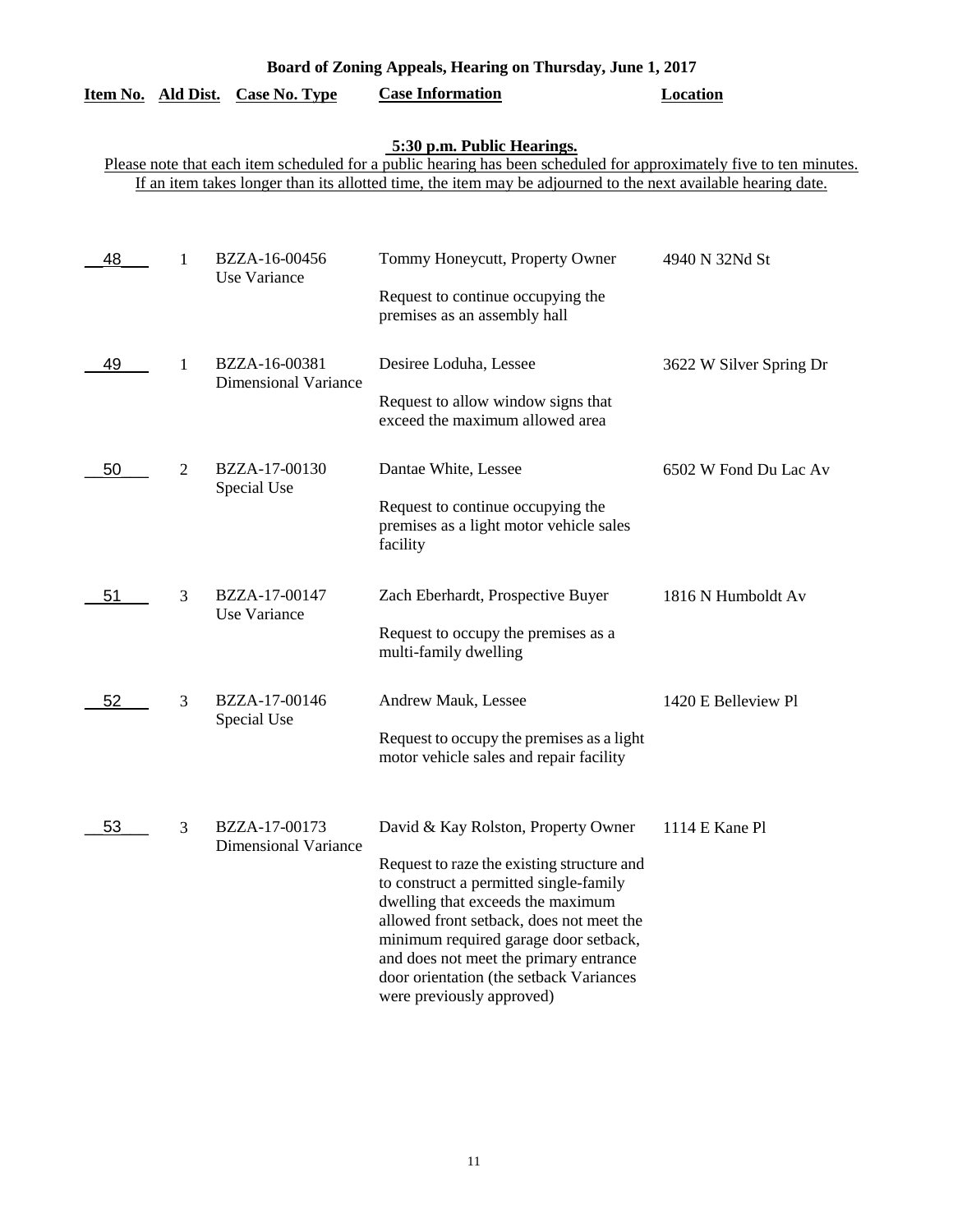| Board of Zoning Appeals, Hearing on Thursday, June 1, 2017 |   |                                                                     |                                                                                                                                                                                                                                      |                          |  |
|------------------------------------------------------------|---|---------------------------------------------------------------------|--------------------------------------------------------------------------------------------------------------------------------------------------------------------------------------------------------------------------------------|--------------------------|--|
| Item No. Ald Dist.                                         |   | <b>Case No. Type</b>                                                | <b>Case Information</b>                                                                                                                                                                                                              | <b>Location</b>          |  |
|                                                            |   |                                                                     | 5:30 p.m. Public Hearings (continued)<br>Please note that each item scheduled for a public hearing has been scheduled for approximately five to ten minutes.                                                                         |                          |  |
|                                                            |   |                                                                     | If an item takes longer than its allotted time, the item may be adjourned to the next available hearing date.                                                                                                                        |                          |  |
| 54                                                         | 5 | BZZA-16-00464                                                       | Nitpreet Kohli, Lessee                                                                                                                                                                                                               | 11006 W Silver Spring Dr |  |
|                                                            |   | <b>Dimensional Variance</b>                                         | Request to add outdoor motor vehicle<br>storage (permitted) to the motor vehicle<br>filling station that does not meet the<br>minimum required landscaping                                                                           |                          |  |
|                                                            |   |                                                                     | 6:30 p.m. Public Hearings.                                                                                                                                                                                                           |                          |  |
|                                                            |   |                                                                     | Please note that each item scheduled for a public hearing has been scheduled for approximately five to ten minutes.<br>If an item takes longer than its allotted time, the item may be adjourned to the next available hearing date. |                          |  |
|                                                            |   |                                                                     |                                                                                                                                                                                                                                      |                          |  |
| 55                                                         | 6 | BZZA-17-00046<br>Special Use                                        | Merry Kyles, Property Owner                                                                                                                                                                                                          | 2902 N 1St St            |  |
|                                                            |   | Request to occupy the premises as a<br>transitional living facility |                                                                                                                                                                                                                                      |                          |  |
| 56                                                         | 6 | BZZA-17-00121<br>Use Variance                                       | Freddie Jones Sr., Property Owner                                                                                                                                                                                                    | 3022 N 10Th La           |  |
|                                                            |   |                                                                     | Request to occupy a portion of the<br>premises as a contractor's yard and<br>outdoor storage                                                                                                                                         |                          |  |
| 57                                                         | 6 | BZZA-17-00041<br>Special Use Variance                               | Cleotha Adams, Property Owner                                                                                                                                                                                                        | 2719 N 5Th St            |  |
|                                                            |   |                                                                     | Request to occupy the premises as a light<br>motor vehicle outdoor storage facility<br>and auto salvage without the minimum<br>required landscaping                                                                                  |                          |  |
| 58                                                         | 6 | BZZA-17-00093<br>Dimensional Variance,                              | Danielle Wren, Lessee                                                                                                                                                                                                                | 3611 N Teutonia Av       |  |
|                                                            |   | Special Use                                                         | Request to occupy the premises as an<br>adult day care center for 10 clients<br>without the minimum required<br>landscaping                                                                                                          |                          |  |
| 59                                                         | 9 | BZZA-17-00112<br><b>Use Variance</b>                                | Kulbir Singh, Prospective Buyer<br>Request to occupy the premises as a day<br>care center for 80 children per shift,                                                                                                                 | 7259 N 76Th St           |  |
|                                                            |   |                                                                     | operating Monday - Friday 6 a.m. - 7<br>p.m.                                                                                                                                                                                         |                          |  |